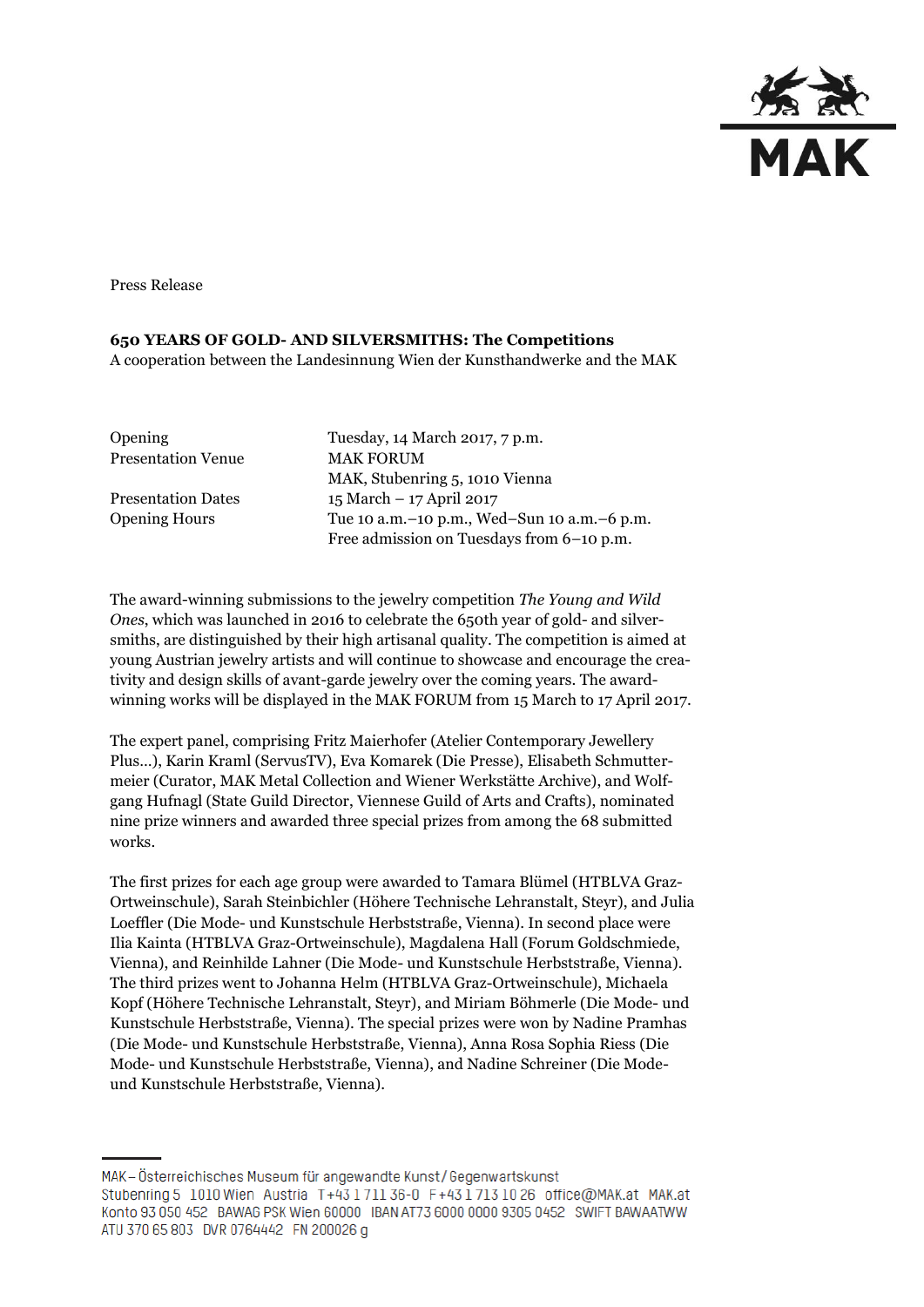

"The prerequisite for our craft's continued existence is the ability to express emotions, beliefs, and opinions in a piece of jewelry. In this sense, this show is the beginning of a development that we are watching with bated breath," according to State Guild Director Wolfgang Hufnagl.

Press photos are available for download at MAK.at/press.